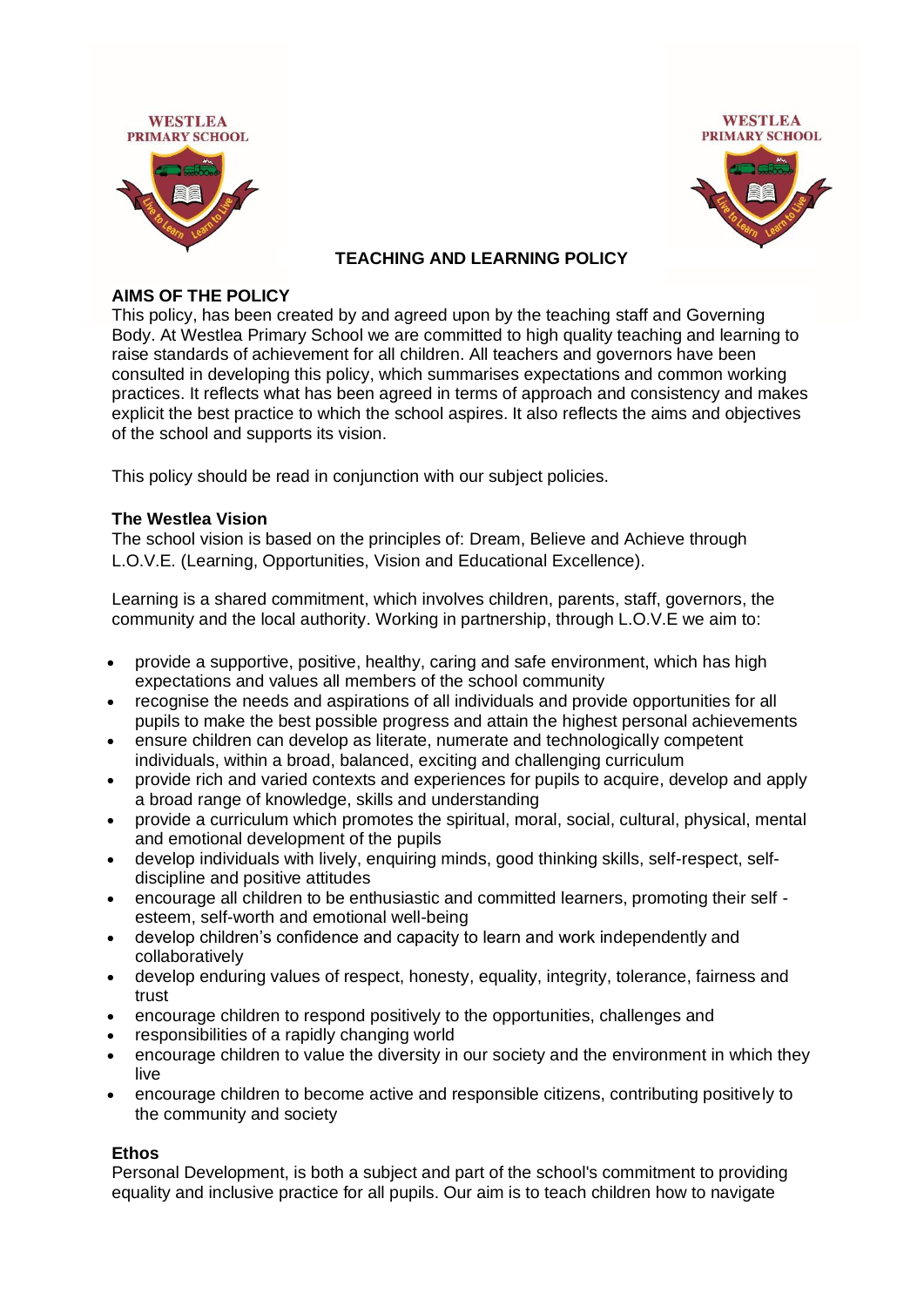through life safely, happily and healthily. Children are growing up in a world that is constantly changing and it is the duty of all the staff at school in partnership with the parents to teach the children transferable life skills. We teach children about the world around them, relationships, emotions, reproduction and health, as well as transferable skills to help with life. We consistently promote the British values and our school values. Opportunities include:

- School Council and Prefects
- Concerts and choir
- Sporting achievements and representing the school
- Attending the 'Field of Remembrance' service at Lydiard Park
- Themed days
- Assemblies and visitors
- Wellbeing
- Anti-bullying
- Celebrating different languages, cultures and religions
- Fundraising

# **Roles and Responsibilities**

Learning and teaching is a shared responsibility and all members of the school community have an important part to play. (See Home-School Agreement)

# **All members of the school community should work towards the school's aims by**:

- esteeming children as individuals and respecting their rights, values and beliefs
- fostering and promoting good relationships and a sense of belonging to the school community
- providing a well ordered environment in which all are fully aware of behavioural expectations
- offering equal opportunities in all aspects of school life and recognising the importance of different cultures
- encouraging, praising and positively reinforcing good relationships, behaviours and work;
- working as a team, supporting and encouraging one another

# **Teachers will endeavour to:**

- provide a challenging and stimulating curriculum designed to encourage all children to reach the highest standard of achievement
- recognise and be aware of the needs of each individual child according to ability and aptitude
- ensure that learning is progressive and continuous
- be good role models, punctual, well prepared and organised
- keep up-to-date with educational issues
- provide clear information on school procedures and pupil progress
- have a positive attitude to change and the development of their own expertise
- establish links with the local community to prepare pupils for the opportunities, responsibilities and experiences of life
- work collaboratively with all involved in education to develop a shared philosophy and commonality of practice.

# **Parents are encouraged to support their child's learning by:**

- ensuring that their child attends school regularly, punctually, well-rested and in good health
- ensuring that their child arrives at school wearing the correct uniform and bringing necessary equipment
- providing support for the discipline within the school and for the teacher's role
- supporting the work of educational targets and becoming actively involved in the implementation of any support programme
- participating in discussions concerning their child's progress and attainment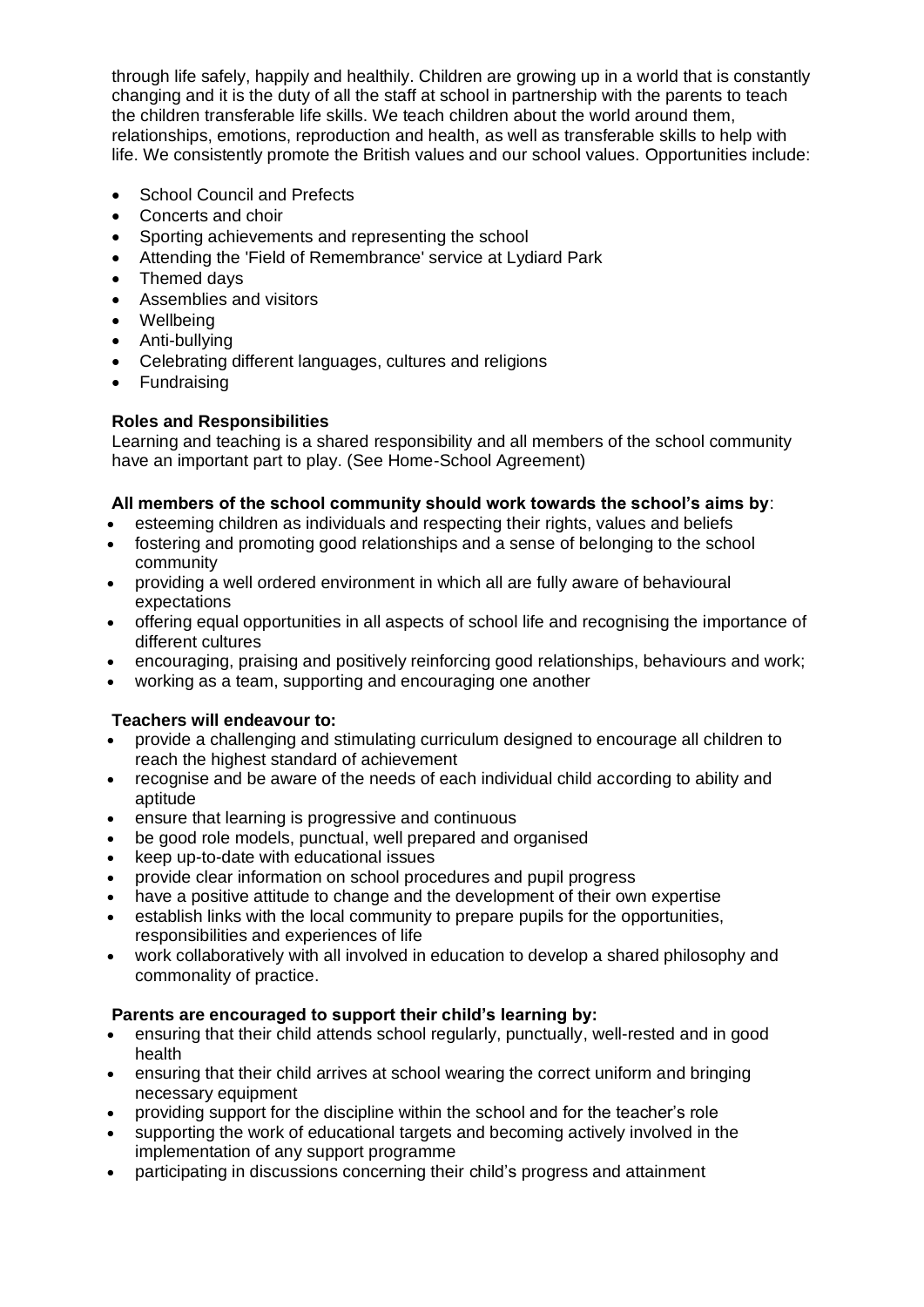- ensuring early contact with school to discuss matters which affect a child's happiness, progress and behaviour
- support the school's homework policy and give due importance to any homework
- ensuring that all contact addresses and telephone numbers are up to date and correct
- allowing their child to become increasingly independent as they progress throughout the school
- informing the school of reasons for their child's absence
- actively supporting the Home-School Agreement

### **Pupils are encouraged to support the school's aims by:**

- attending school in good health, maintained by adequate diet, exercise and sleep
- attending school regularly and punctually
- being organised, bringing necessary equipment, taking letters home promptly, etc;
- conducting themselves in an orderly manner in line with the expected behaviour policy
- taking increased responsibility for their own learning

### **The community is invited to support the school by:**

- contributing to activities, such as assemblies, specialist outings, clubs, etc;
- presenting themselves as positive role models to be emulated
- organising activities and events throughout the year to extend and deepen pupils' knowledge and skills
- supporting school events

### **Planning**

The foundation for curricular development is the School Improvement Plan, developed through a process of collaboration between staff, and approved by governors.

At Westlea Primary School we are committed to following the programmes of study as required by the National Curriculum 2014. A cycle of National Curriculum Programmes of Study is drawn up by staff and is carefully balanced to ensure full coverage of the National Curriculum, PSHE&SRE and RE. We follow a cross curricular approach to learning where some subjects are taught through a topic and some are covered as discrete subjects. Regular staff meetings are used to discuss various aspects of the curriculum and ensure consistency of approach and standards.

Planning takes place half-termly, with reference to the National Curriculum 2014, Early Years Foundation Stage and the Whole School Long Term Curriculum Plan. Swimming instruction with specialist teachers takes place at the local swimming pool,

Termly/half-termly plans are submitted to the Headteacher/Deputy Headteacher and weekly plans for English, Mathematics and foundation subjects are available on the school shared drive. Plans are based upon previous assessment data, pupil need and subject expectation. Curriculum time can be planned as continuous study throughout the term, or as blocks of study. At Westlea Primary School we are committed to raising standards of basic skills. By basic skills, we mean the ability to read, write and speak in English and to use Mathematics at a proficient level to facilitate learning across the curriculum.

# **Subject leaders have a variety of roles. These include:**

- taking the lead in policy development and the production of schemes of work designed to ensure progression and continuity in their subject throughout the school
- supporting colleagues in their development and implementation of the scheme of work, and in assessment and record-keeping activities
- monitoring progress in their subjects and advising the Headteacher on action needed; taking responsibility for the purchase and organisation of central resources for their subjects
- using release time to support colleagues
- keeping up-to-date through reading and attending relevant courses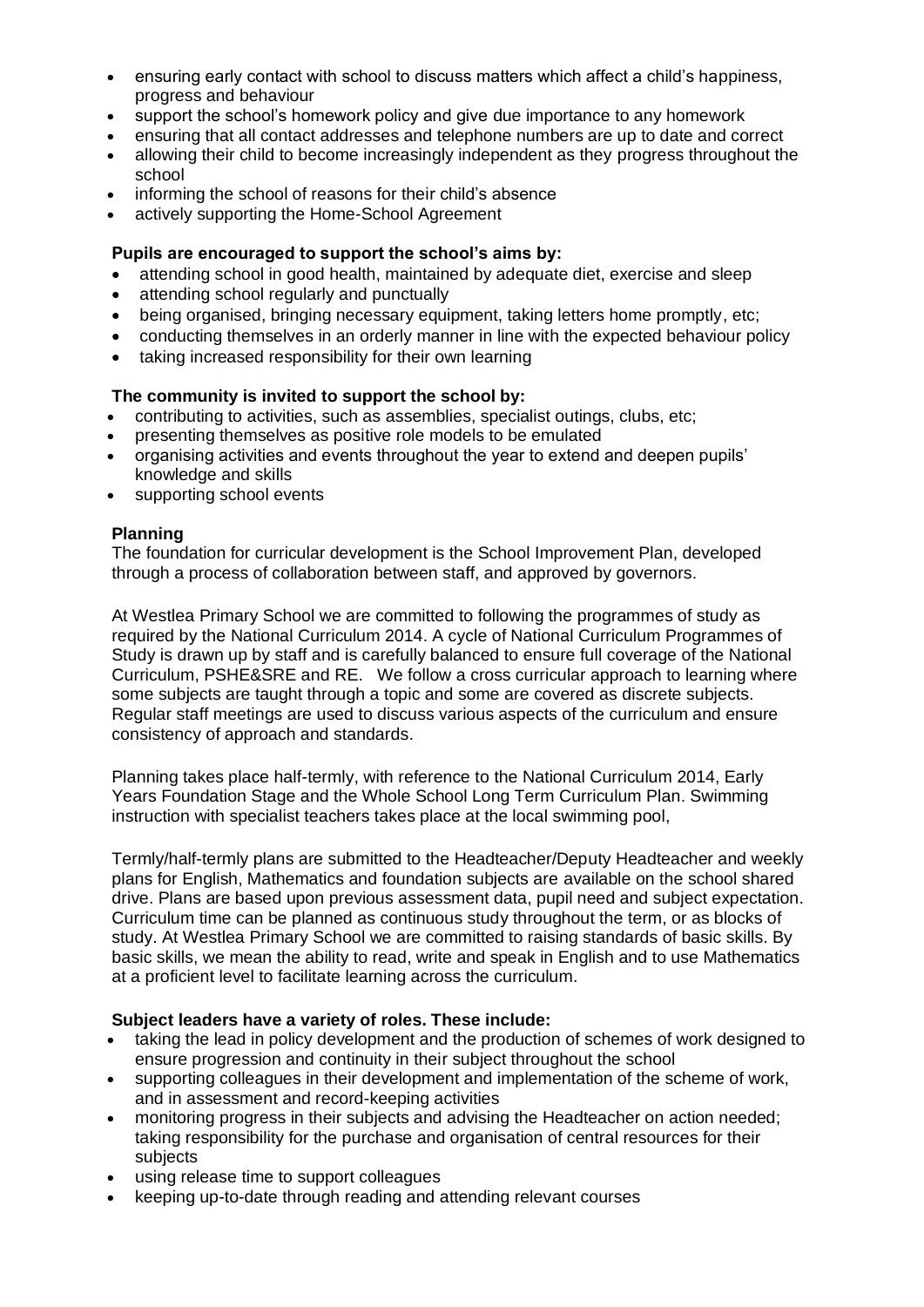Teachers ensure breadth and balance to the curriculum and endeavour to make use of cross curricular opportunities to enhance learning.

### **Organisation**

The learning environment will be managed in such a way as to facilitate different styles of learning.

#### **Opportunities will be made for:**

- whole class teaching:
- group work, organised according to appropriate criteria (i.e. ability, mixed ability, friendship, etc)
- one to one teaching
- conferencing
- collaborative learning in pairs or groups
- independent learning

All areas of the learning environment will be planned for, including, where appropriate, the outside areas, in order to ensure opportunities for a range of practical activities, which will develop appropriate knowledge, skills and understanding.

The classroom will be organised to facilitate learning and the development of independence. For example:

- resources in each area will be grouped according to curriculum subject;
- book corners will be comfortable and attractive;
- labels and posters should be used wherever possible/appropriate to reflect the language diversity in the school;
- areas for imaginative play will change regularly, in order to give opportunities for a range of play and role-play which will contribute to learning in a purposeful manner;
- pupils will be involved in the maintenance and care of all equipment and resources.

Classrooms provide a stimulating and purposeful learning environment, including thought provoking and stimulating displays. Classroom support is available in the form of both learning support assistants and volunteers. These are used at the discretion of the classteacher.

Excellence is celebrated in display and performance. Each child is given an opportunity to have work displayed during the school year. Sustained effort, including drafting and reworking, is encouraged to enhance standards. School events such as performances and assemblies are seen as opportunities for all pupils to demonstrate their own best performance. 'Star of the Week' awards are given weekly to celebrate individual academic or behavioural achievement. 'Headteacher Awards' are given every half term to two pupils in each class for achieving their personal best in an area of learning.

### **Differentiation**

So that we always have the highest possible expectations of individual learners and so they can demonstrate what they can do, understand and achieve, teachers will differentiate the curriculum according to individual needs by:

- scafolding
- pace
- content
- task
- relevance
- resources
- extension
- autonomy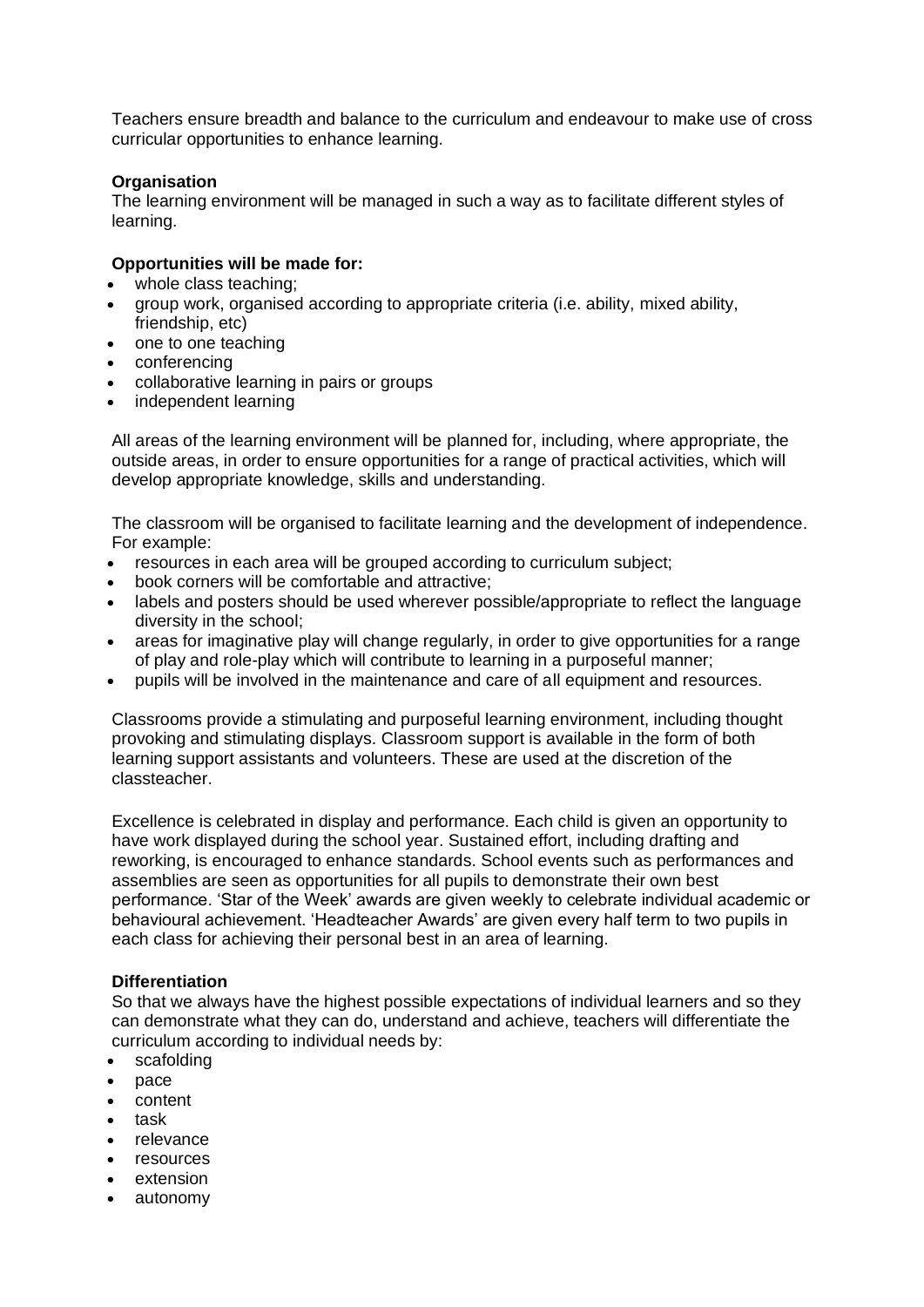- outcome
- teacher/adult support.

Differentiated tasks will be detailed in weekly planning. Learning objectives will be specified for all differentiated teaching and reference will be made in weekly plans to Individual Education Plans where appropriate.

Pupils with special educational needs receive support provided by a Learning Support Assistant where appropriate. Extra support is given in the classroom from learning support assistants. Additionally, advice is sought from relevant external support agencies when and where the need demands it.

### **Homework**

We believe that homework should be set:

- to involve parents in their children's learning
- to help parents keep abreast of what their child can and cannot do
- to take advantage of the home context to apply learning
- to encourage children to talk about their work to their parents and explain what they are doing and how
- to extend the time for learning, thus enabling children to practise and consolidate their skills and knowledge and strategies
- to prepare children for secondary school experiences of homework
- to view learning as a life long process and not just restricted to school hours

The school's agreed practice for homework is that:

- homework is set on a regular basis, for all years, in line with our homework policy
- homework will generally follow on from work which has taken place in class but may take many different forms, including reading, learning multiplication facts and spellings. It should not entail new ideas that require explanation from a teacher
- homework may sometimes consist of preparation for work yet to be done
- children should understand exactly what they are expected to do, how to do it, and how long it should take
- homework should sometimes involve the participation of the parents
- children who have made insufficient effort during class time may occasionally be asked to complete work at home

### **Assessment, Recording and Reporting**

Regular assessments are made of pupils' work in order to establish the level of attainment and to inform future planning. Formative assessment is used to guide the progress of individual pupils. It involves identifying each child's progress in each area of the curriculum, determining what each child has learned and what therefore should be the next stage in his/her learning.

Formal summative assessment is carried out at the end of each National Curriculum Key Stage (i.e. in Years 2 and 6) through the use of SATs and teacher assessment. Phonics are tested in Year 1 and re-tested where necessary in Year 2. Optional tests are also taken in Years 3, 4 and 5. The Reception Baseline was introduced in September 2021.

Suitable tasks for assessment include:

- group discussions
- short tests in which pupils write answers
- specific assignments for individual pupils
- discussions in which children are encouraged to appraise their own work and progress;
- pupil observations
- SAT<sub>s</sub>

Feedback to pupils about their own progress is achieved through discussion and the marking of work. Effective feedback: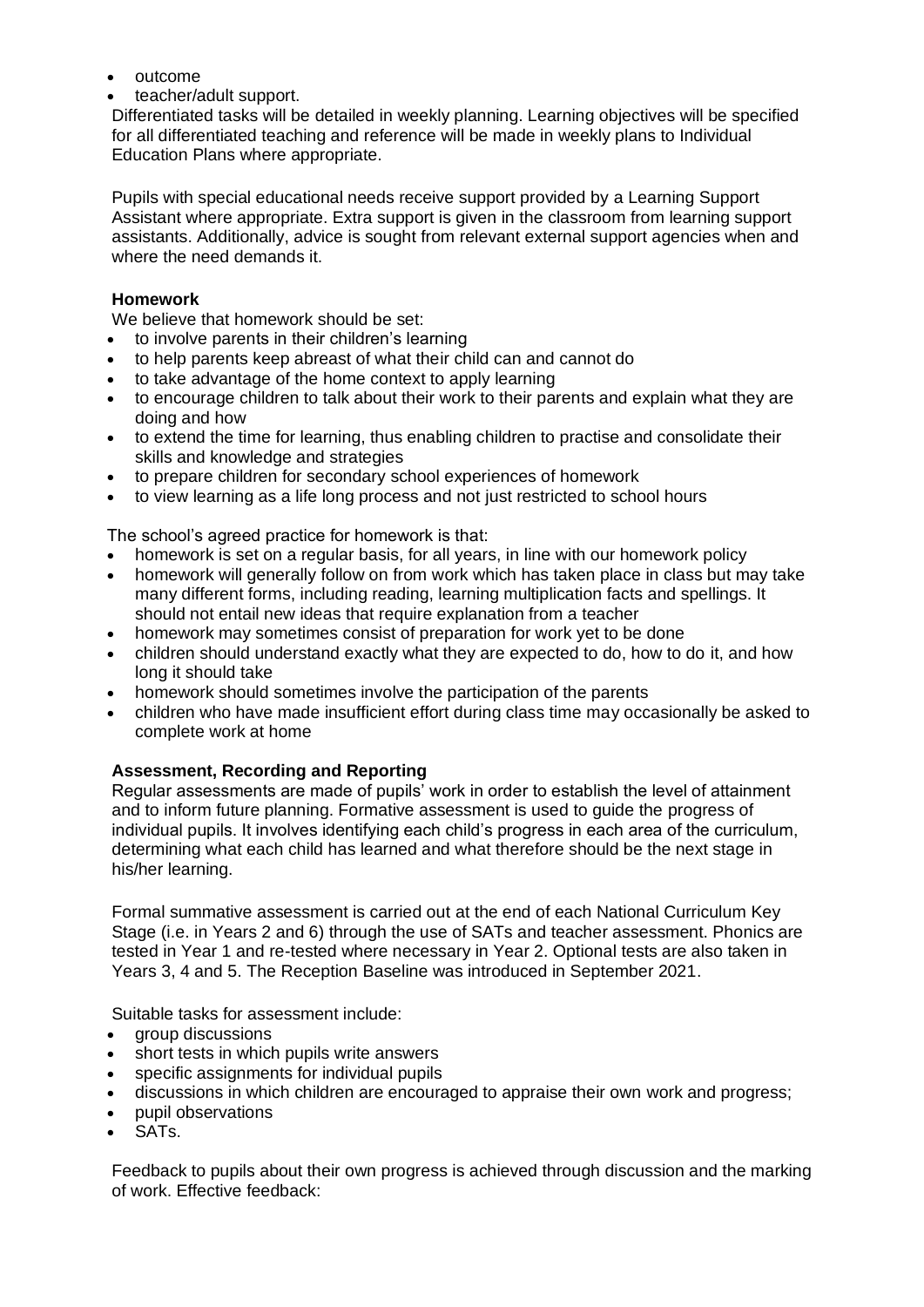- helps children understand how to improve and comments aim to be positive and constructive;
- is often done while a task is being carried out through discussion between child and teacher;
- of written work is used sensitively and with discretion so that a child can assimilate a limited number of corrections at one time. This will vary according to the age, ability and task.

All results from assessments are analysed and used to inform future planning. (See Assessment Policy)

Cross phase continuity is ensured by:

- pre-school liaison meetings
- cross-phase liaison meetings
- in-school liaison meetings between staff
- liaison meetings between Year 6 teachers and those from prospective secondary school
- visits to secondary schools by Year 6 pupils
- transfer of pupil records of progress and summative assessment results.

Reporting to parents is done twice a year through consultations and once through a written report.

### **Monitoring and Evaluation**

Pupils' work will be monitored and moderated regularly in each of the core curriculum areas by the subject leaders and the Deputy or Headteacher. In Terms 2&4 a review Pupil Progress is completed, which includes discussions around our whole school priorities and the impact of the interventions that are used. Subject leaders will regularly monitor children's books. The Headteacher will conduct regular Learning Walks. The Performance Management cycle informs learning and teaching. (See Performance Management Policy).

# **Teaching Strategies and Styles**

In order to ensure equality of access and effective matching of tasks to needs, teachers will employ a variety of teaching strategies in any one session. This will include:

- provision of an integrated curriculum
- teacher observation
- discussion and questioning (open and closed as appropriate);
- previewing and reviewing work
- didactic teaching
- interactive teaching
- conferencing
- **listening**
- brainstorming
- providing opportunities for reflection by pupils
- demonstrating high expectations
- providing opportunities for repetition/reinforcement
- providing encouragement, positive reinforcement and praise
- making judgements and responding to individual need
- intervening, as appropriate, in the learning process in order to encourage development
- providing all children with opportunities for success
- using a range of communication strategies verbal and non-verbal

Activities should show a balance in terms of individual, group and whole class work.

Specialist teaching is available from subject leaders when they can be released from class and also in the form of visitors.

The emphasis of our policy is on a good variety of experiences and we encourage children increasingly to take an active role in their own learning. Thus:

- investigative work is used
- children are encouraged to communicate findings in a variety of ways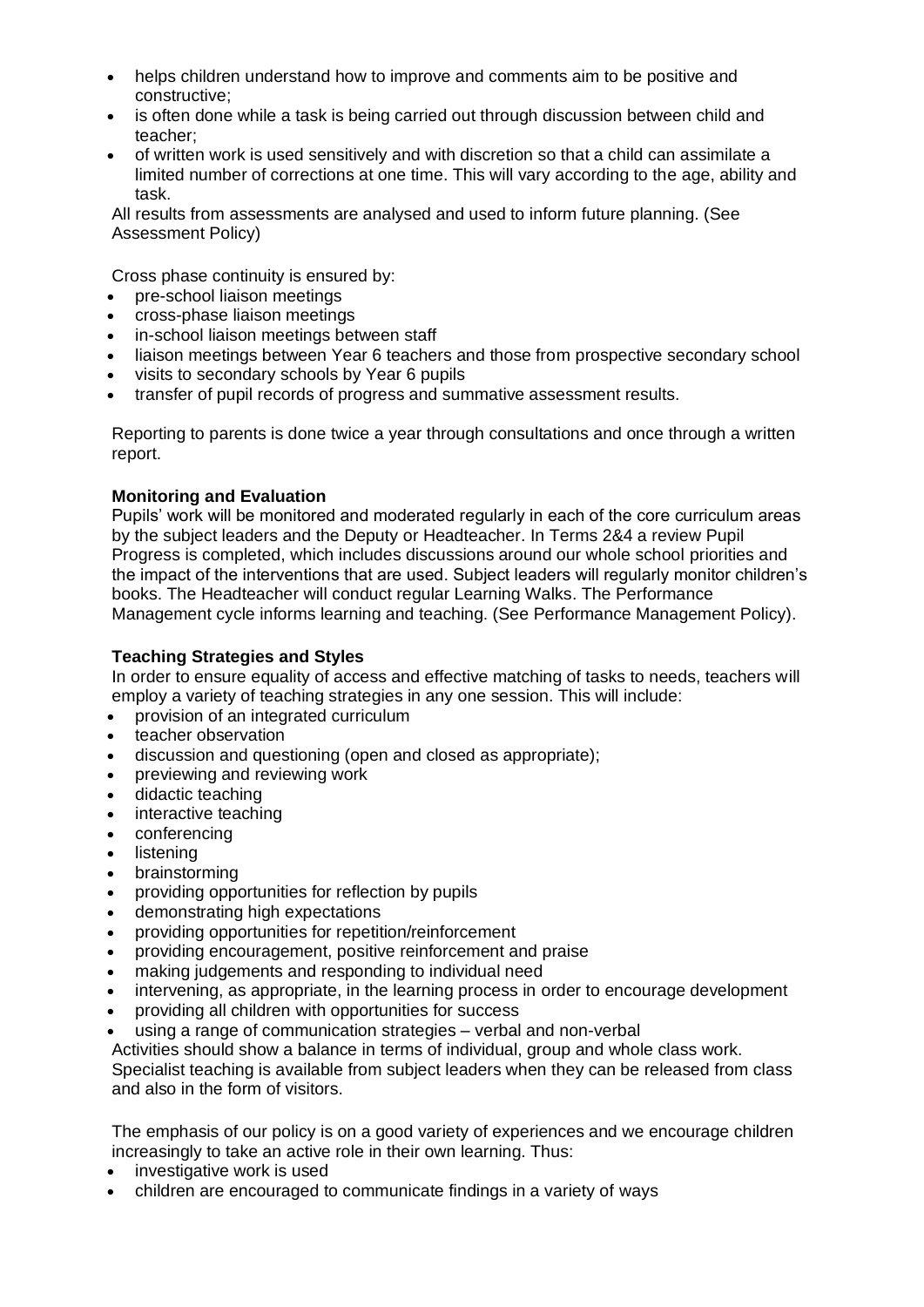• opportunities are provided for children to become involved in decision making and to take responsibility, along with staff, for their own learning.

At Westlea Primary School we recognise the importance of key skills. Opportunities will be made available across the curriculum to develop:

- application of number
- communication
- computing skills
- problem solving
- working with others
- improving own learning and performance
- life skills

Thinking skills will also be developed across the curriculum. This will include:

- creative thinking
- **enquiry**
- information processing
- reasoning
- evaluation

At Westlea Primary School we recognise the importance of formative assessment and the important role it has to play in creating a learning culture. We believe that formative assessment furthers and deepens learning and consists of four basic elements, underpinned by confidence that every child can improve and an awareness of the importance of children's high self-esteem. The four elements are: sharing learning goals; effective questioning; self and peer evaluation; effective feedback. Formative assessment carries with it the expectation that, when properly motivated and appropriately taught, all learners can reach a level of achievement which may currently appear beyond them. It provides a breadth of proven life-long learning skills based on an understanding of how we learn rather than what we ought to be learning. This includes:

- creating a positive learning environment
- focusing all feedback on specific performance improvements which can be acted on
- sharing an overview of content, process and benefits of the learning to come
- engaging learners by posing problems and challenging thinking
- providing opportunities for learners to meet the challenge in a variety of pairings and with multiple ways of representing their understanding
- creating space for reflection and meaningful dialogue
- reviewing what has been learned, how it was learned and how it will be used

### **Learning Processes and Learning Styles**

Children enter school at different stages of development. Children learn in different ways and at different rates of progress. In the course of learning, children develop their skills through a variety of processes and learning styles. These include:

- investigation
- experimentation
- **listening**
- observation;
- talking and discussion
- asking questions
- child-initiated play
- practical exploration and role play
- retrieving information
- imagining
- **repetition**
- problem-solving
- making choices and decision-making